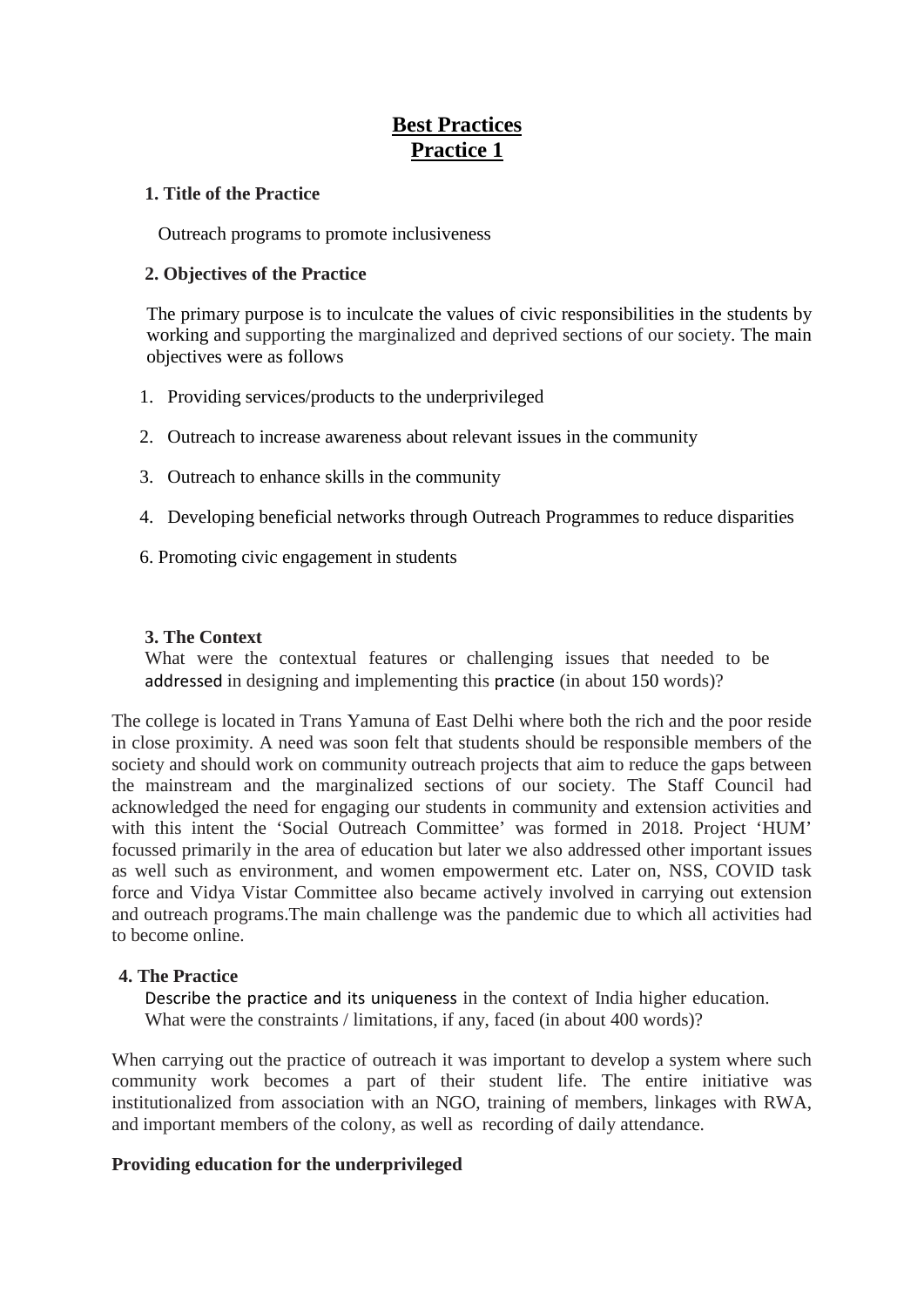The slums in JhilMil colony were selected for the daily educational camps as this area was near to the college. Since March 2020 they are being held online due to pandemic. The practice developed as follows:

- Developing awareness for outreach activities in students through notices, posters, meeting and orientation programs.
- Developing adequate skills in students through training program so that they could be better able to work with community members.
- ECA slot in Time Table: Time Table committee ensured that in the ECA slot no lectures were taken and so students could go to the field for extension activities.
- Knowing the area: Walks, Door to door programs, Nukkad Natak, Daan Utsav', and Health Mela in the JhilMil colony were organized
- Developing Linkages with society: We developed a long-term collaboration with two organizations. The first was with an NGO - Slum Swaraj Foundation (education) and second was with Delhi State Legal Services Authority (DLSA) which provides free legal services to weaker sections of the society. Gradually more linkages were formed
- Preparing a self-sustaining system for outreach activities such as educational camps: We decided to start educational camps in the Rajiv Camp of Jhilmil colony where student volunteers taught a group of small students on a specific day of the week. Assignments are given, PTMs are held, festivals and important days are celebrated, and all attendance are maintained. Since March 2020 initiative is online. Online mentoring includes teaching, moral support, educational guidance, social etc. via mobile.

### **Expansion of outreach initiatives**

- Legal awareness: Once we gained entry in the area, another group of student volunteers now focused on legal awareness and SOCDC collaborated with DLSA. Aadhar cards were made in JhilMil colony on the basis of the data collected by students. DLSA Add On was started for college students to increase their legal literacy.
- Forming New Committees: Vidya Vistar committee has collaborated with Government Model College, Assam. The COVID -19 task force developed advisories, facilitated on-campus RTPCR Covid 19 testing facility, organized webinars. The existing NSS intensified its efforts on conducting awareness programmes.

### **5. Evidence of Success**

Provide evidence of success such as performance against targets and benchmarks, review/results. What do these results indicate? Describe in about 200 words.

Many of the outreach activities were focused on educational camps for slum children whereas others were intended for community improvement with a focus on environment, health, and legal awareness. Feedback from the children living in Slums and PTMs has been very positive. Some children being taught by the college students have shown exceptional results. Jhilmil colony people are now more welcoming of the students and discuss their problems more freely. Our initiatives have also been covered in newspapers. Other awareness programs have also had good attendance and the COVID pandemic has not stopped these efforts.

Students of the college are not only givers but through the community activities they also reap benefits as engagement in such activities leads to academic and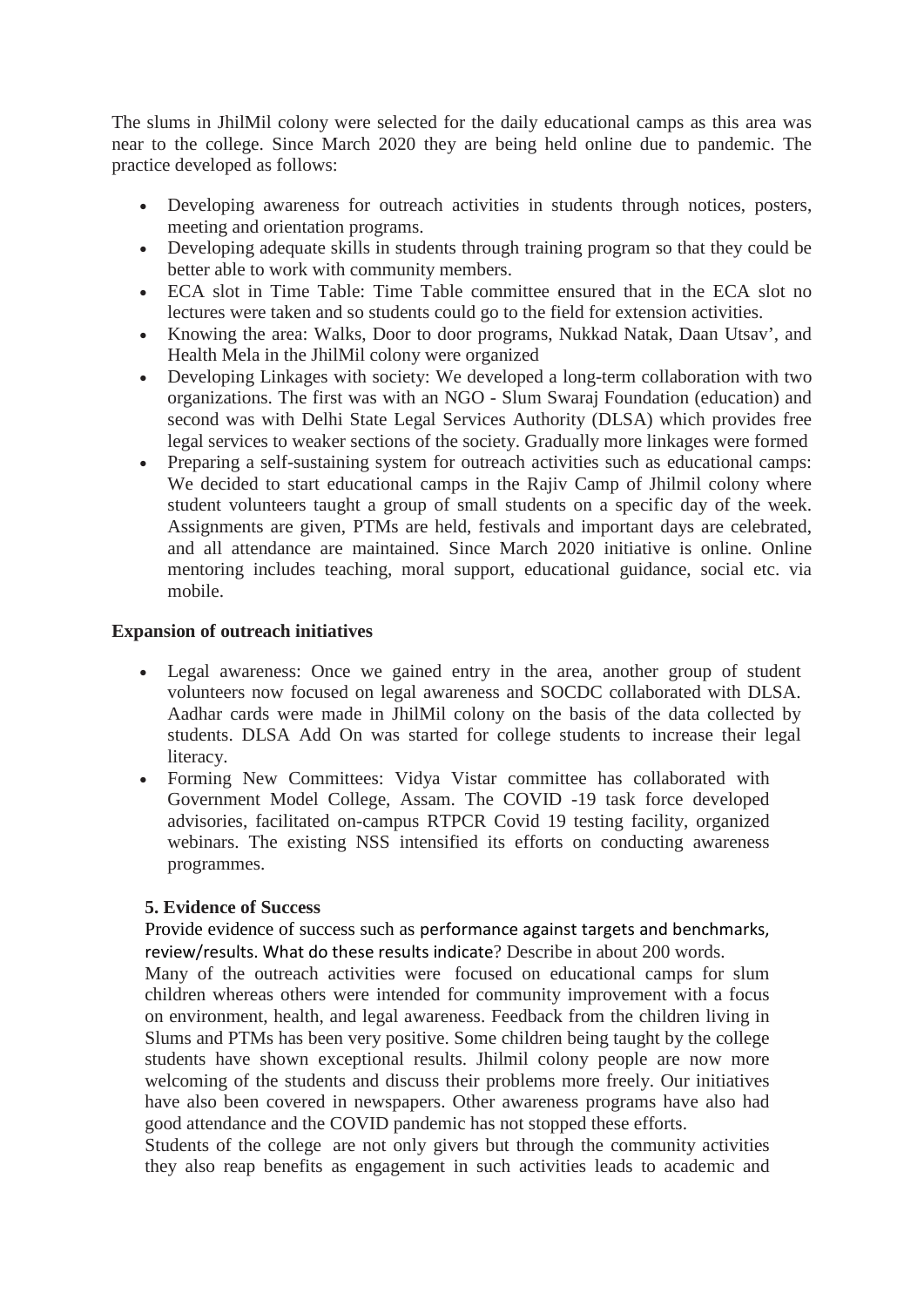personal development. More and more students are getting aware about the outreach activities.

### **6. Problems Encountered and Resources Required**

Please identify the problems encountered and resources required to implement the practice (in about 150 words).

The main problem was the pandemic due to which the entire outreach activity was turned to online mode. It was also considered important to make everyone aware of the pandemic and then focus on other programs. Both NSS and Covid taskforce were engaged in carrying out several such awareness programs. As teaching became online for slum children, it was realized that many children in slums do not have mobiles/ computers/network required for online teaching. For this teaching was done in smaller groups as per convenience of the students depending when they could borrow mobiles from other family members. When we had awareness programs for the women from slums they were very shy to speak in the online forum and did not speak in front of everyone. More students are now being engaged in these activities so that more funds or used mobiles/computers can be distributed amongst the children of slums. More funds are needed and for this donation drives are being organized in the college and they are then distributed in nearby slums.

### **7. Notes (Optional)**

Please add any other information that may be relevant for adopting/ implementing the Best Practice in other Institutions (in about150 words).

Any other information regarding Institutional Values and Best Practices which the university would like to include.

# **Practice 2**

### **1. Title of the Practice**

Online learning and COVID preparedness

### **2. Objectives of the Practice**

What are the objectives / intended outcomes of this "best practice" and what are the underlying principles or concepts of this practice (in about 100 words)?

Due to the COVID-19 pandemic, the college had to make the difficult decision to close and conduct all activities online. However, later during the year at least some activities became in the physical mode. Moreover, the year was marked by lots of uncertainties and accordingly a new practice had to emerge to adapt to this new world. The objectives of this practice were threefold:

1). To ensure that the teaching learning practice goes on effectively in an online world during the pandemic by responding quickly and appropriately

2) To gradually reopen the institution as per GoI guidelines so that at least some teaching takes place in the physical face to face mode

3) To ensure COVID appropriate behaviours as well encourage prosocial behaviours in all

### **3. The Context**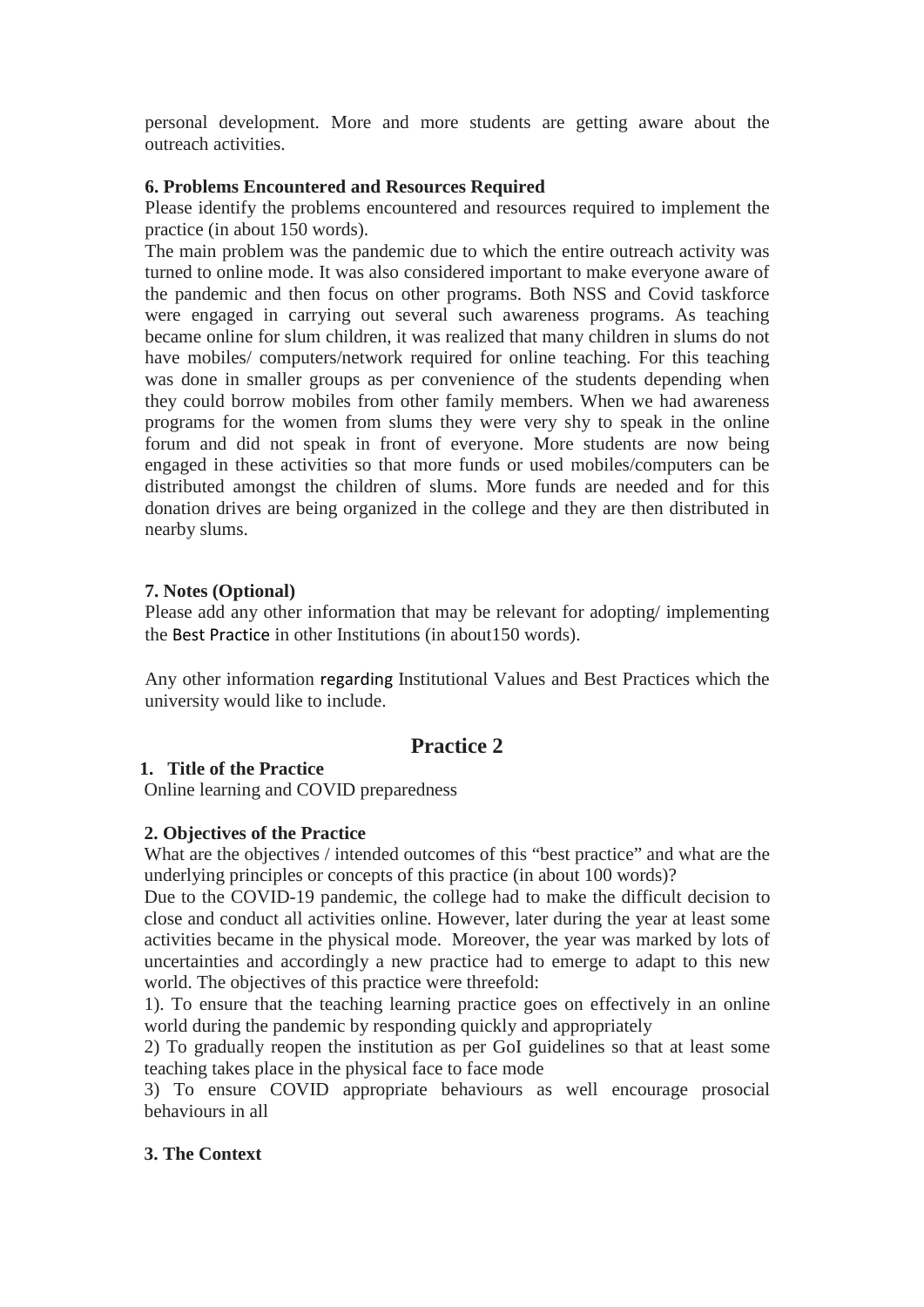What were the contextual features or challenging issues that needed to be addressed in designing and implementing this practice (in about 150 words)?

There was an urgent need to rethink education as regular teaching was disrupted and the majority of the teaching learning process became online. Teachers have been forced to rethink their teaching pedagogies to accommodate online learning. Doing practical work in an online mode has been one of the most difficult obstacles. Other activities, such as internships, seminars, and field work, had to be moved online as well. Admissions and administration also became online. All these changes necessitated the acquisition of new skills in order to adapt to the changing environment. The impact on women's education was massive as many women students struggled to manage their studies with academics. Everyone has struggled with the loss of personal interaction. Research suggests that anxiety, despair, and stress have become frequent among students and employees. The college had to build the necessary infrastructure to support the online modality. The college also had to think about how to reopen at least some educational activities while ensuring that COVID appropriate protocols are followed.

## **4. The Practice**

Describe the practice and its uniqueness in the context of India higher education.

- Upgrading ICT: The entire college was made Wifi accessible with a bandwidth  $> 50$  MBPS and all faculty were provided institutional email ids, Google classroom and Zoom were extensively used to conduct online lectures, share resources and conduct internal exams and assignments.
- Training for ICT skills: Since the technology is new for several teachers therefore several webinars as well as FDP were organized.
- Developing innovative teaching pedagogies appropriate to online mode: Pedagogy was mainly participative with a focus on students engaging in group projects and giving powerpoint presentations, as well as discussions and other activities. Besides online lectures, teachers used Powerpoint presentations, lecture recordings, uploading on google drive, and Audio/video aids. Google Forms were used for taking feedback, research-based activities, maintaining attendance etc. All webinars, FDPs, workshops, DU exams, outreach programmes, heritage walk, pledge sessions have been virtual and conducted through ICT. Research by teachers focused on understanding the social context of the pandemic.
- Enhancing communication during lockdown: All students, faculty and other staff were in constant contact with each other through various means such as whatsapp, emails etc. Faculty groups and student groups were created and university/college communications were immediately posted on website/ student groups/ faculty groups through WhatsApp and email. At times a small support group was created online for helping a critical member.
- Developing tools for assessment: For online assignments online, it was important to develop assess the originality of content. One of the tools used was the plagiarism software Urkund which became available in the college library.
- Availability of Online library Resources: E-library resources became available as the College library had IP access as well as remote access to e-resources of DULS, Membership of Braille library of DULS and N-List was also renewed.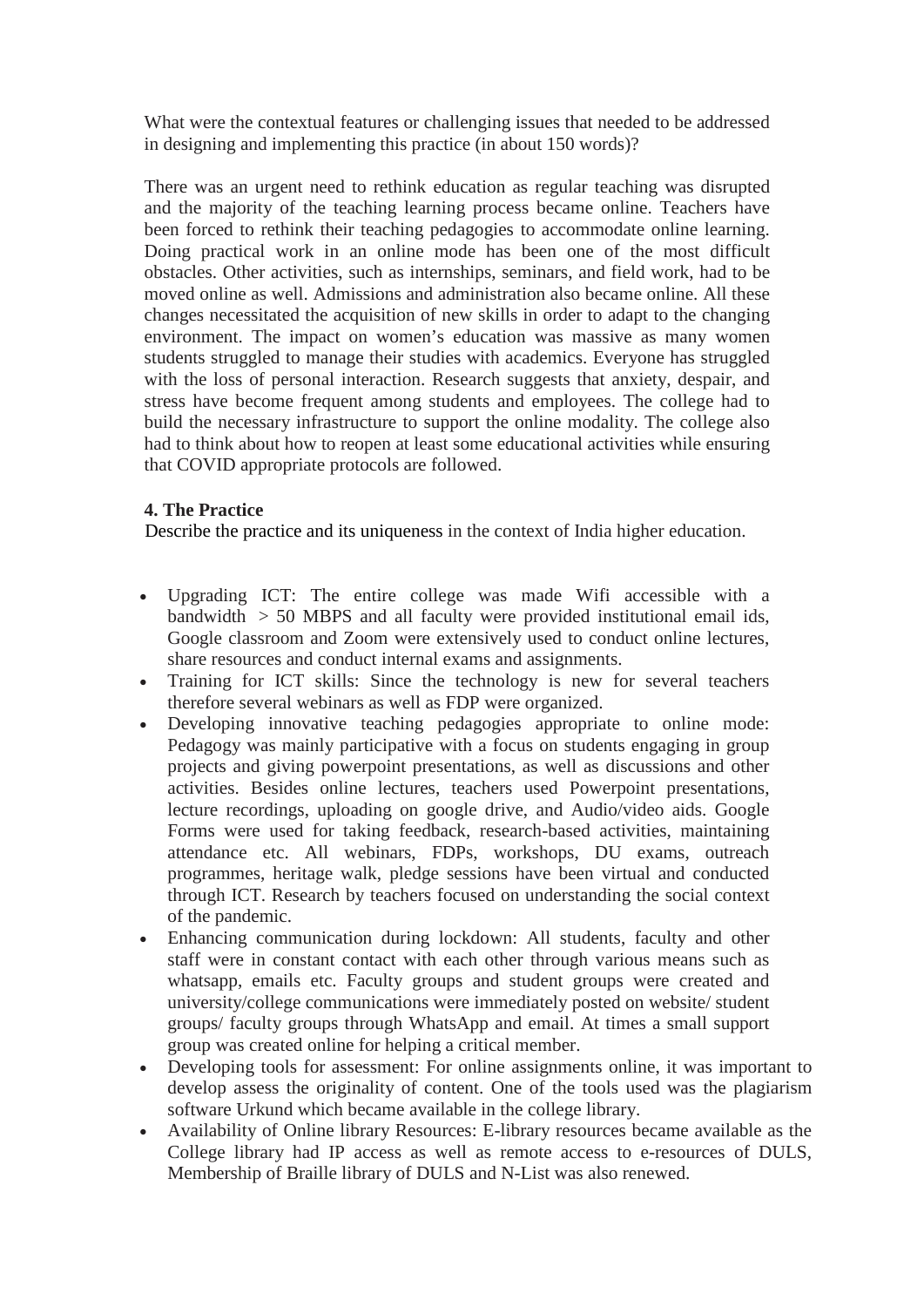- Ensuring awareness about pandemic: The Covid Task Force of college developed advisories, facilitated on-campus RTPCR Covid 19 testing facility, and organized webinars.
- Focussing on Outreach activities: Anti Covid Task Force was created by 7 NSS units of different colleges of university of Delhi and our NSS unit was also a part of it. NSS worked on different areas to help people like plasma requirement, oxygen department, hospital beds and ventilators, food and security etc. The social outreach committee launched "saarthi" for educational support to slum children, and also distributed free ration to the needy while NSS intensified its outreach activities*.* Vidya Vistar committee has collaborated successfully with Government Model College, Assam.
- Planning for reopening the college for partial activities: Planning involved COVId advisories, COVID awareness activities, arrangements for sanitization, staggered timings, following COVID appropriate behaviours, following all safety mandates and upgrading Wifi.

### **5. Evidence of Success**

Provide evidence of success such as performance against targets and benchmarks, review/results. What do these results indicate? Describe in about 200 words.

Although the face-to-face interaction of physical classes cannot be replicated in the online approach, the college's response to the pandemic was appropriate given the circumstances. The following examples show how the college acted quickly and effectively:

- 1. In March 2020 itself all classes and other activities such as webinars and exams became online
- 2. The feedback survey and satisfaction survey taken during the pandemic year indicated that students were quite satisfied with the online mode
- 3. The examination results of the students during the above period indicates that students on the whole performed quite well

This experience has implications for future preparedness of the college under similar circumstances if these were to arise again:

- 1. To ensure that ICT tools are upgraded from time to time and teachers and others stakeholders are trained in them
- 2. Innovative teaching pedagogies alongside lecture methods are important
- 3. Inequities in education needs to be reduced by providing financial and other support
- 4. College should take up the responsibility of creating awareness about COVID-19
- 5. Counseling and other support during such times is essential for the mental health of everyone

### **6. Problems Encountered and Resources Required**

Please identify the problems encountered and resources required to implement the practice (in about 150 words).

While many women students were resilient and gained from these new pedagogies there were others especially those from weaker backgrounds who struggled. COVID forced many of our women students to take up the additional burden of household responsibilities. In certain cases they had to work to support their families. At times, girls took care of sick members of the families and their younger siblings. As students and